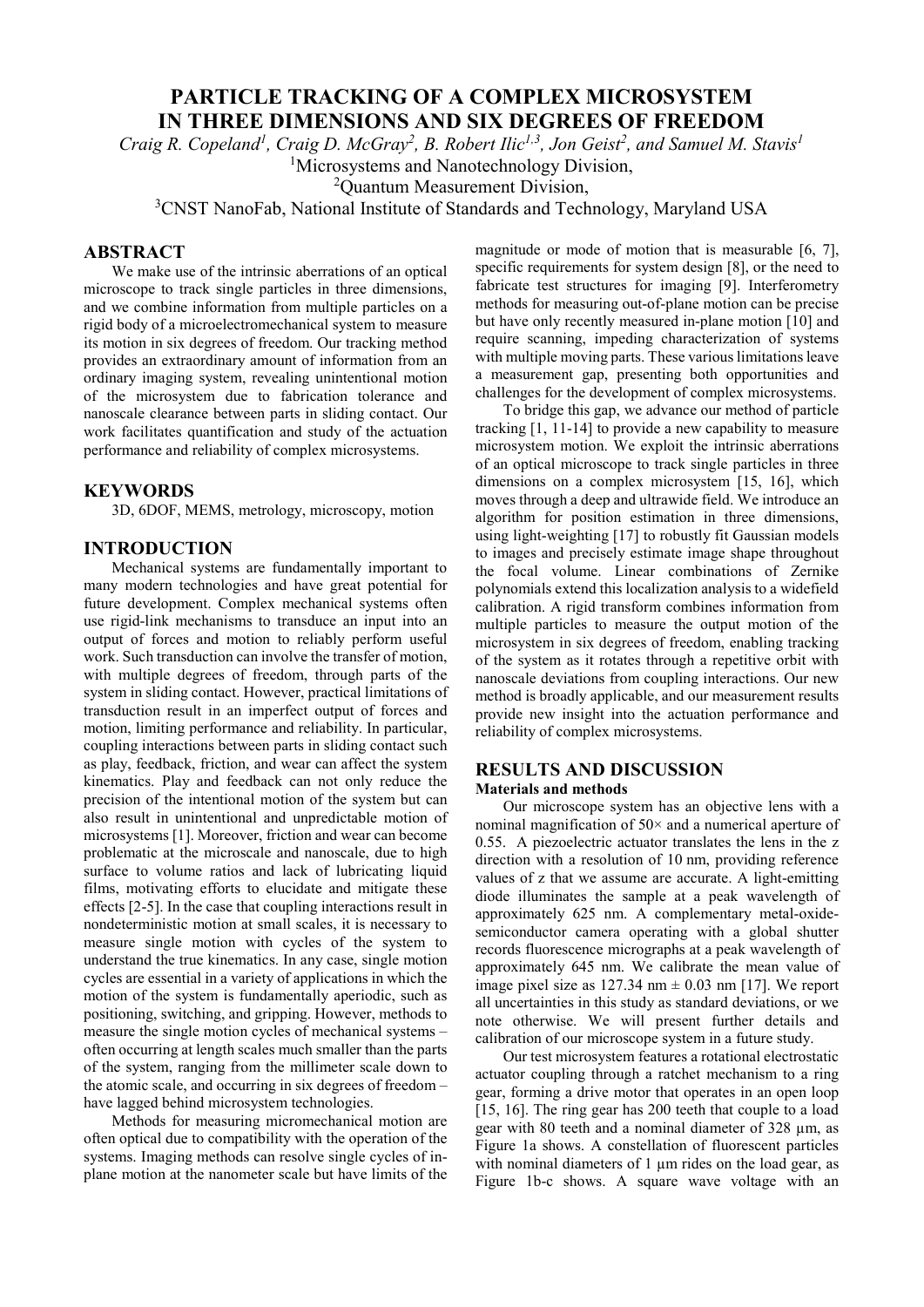

*Figure 1. Experimental overview. (a) Brightfield micrograph at inspection magnification showing the drive motor, with (i) a rotational actuator, (ii) a ring gear, and (iii) the load gear. (b) Brightfield micrograph at experimental magnification showing the load gear. The smaller dots with random spacing are fluorescent particles and the larger dots in a radial pattern are etch holes for sacrificial release of the structures. (c) Fluorescence micrograph at experimental magnification showing a constellation of fluorescent particles on the surface of the load gear.* 

amplitude and offset of approximately 7.5 V and a frequency of approximately 90 Hz actuates the motor. Each period incrementally rotates the load gear, which we define as a single motion cycle. After each motion cycle, the microscope system records a fluorescence micrograph of the particles on the quasi-static gear, as Figure 1c shows.

We fit models to data by the method of damped leastsquares with uniform weighting, or we note otherwise.

#### **Particle tracking in three dimensions**

Intrinsic aberrations of our optical microscope affect the peak amplitudes and shapes of particle images, as Figure 2a shows, enabling localization in three spatial dimensions. We fit a bivariate Gaussian model to the image data by the light-weighting algorithm [17], exploiting the information content of multiple parameters,

$$
G_{biv}(x_p, y_p) =
$$
  

$$
A \cdot \exp\left(\frac{-1}{2(1-\rho^2)} \left[ \frac{(x_p - x)^2}{\sigma_x^2} - 2\rho \frac{(x_p - x)(y_p - y)}{\sigma_x \sigma_y} + \frac{(y_p - y)^2}{\sigma_y^2} \right] \right) + B
$$

where  $(x_p, y_p)$  is the position of a pixel in a micrograph,  $(x, y)$  is the position of the Gaussian peak, *A* is the peak

amplitude,  $\sigma_x$  is the standard deviation in the x direction,  $\sigma_y$ is the standard deviation in the y direction,  $\rho$  is the correlation coefficient between the x and y directions, and *B* is a constant background. Division of  $\rho$  by the amplitude parameter *A*,  $\rho_{\text{amp}} = \rho/A_n$ , where  $A_n = A/A_{\rho = \rho^*}$  is the amplitude parameter after normalization to its value in the particular image for which  $\rho = \rho^*$ , provides a useful z dependence, as Figure 2b shows. This normalization ensures that any differences in fluorescence intensity between the particles for calibration and for experiment do not affect the calibration of z dependence. We set  $\rho^*$  to the minimum value of  $|\rho|$ . The statistical uncertainty of axial localization from empirical polynomial models of  $z(\rho_{\text{amp}})$ , such as Figure 2b shows, is approximately 50 nm and is due primariliy to the random noise in  $\rho_{\text{amp}}$ . To accurately calibrate the lateral dependence of the relationship in Figure 2b, we deposit a random array of calibration particles onto a silicon substrate and image the particles through focus, sampling the field to obtain a set of local calibration functions  $[z(\rho_{amp})]_{cal}$ . The z positions from this set of calibration functions vary significantly across the lateral extent of the field of 260 µm by 260 µm, as Figure 2c shows for a representative value of  $\rho_{\text{amp}} = -0.1$ .



*Figure 2: Axial localization. (a) Optical micrograph showing an image of a fluorescent particle with a diameter of approximately 1 μm at a z position of 2 µm above best focus. The dash violet line indicates the major axis. (b) Plot showing a representative dependence of the shape parameter*  $\rho_{amp} = \rho/A_n$  *on z position, where*  $\rho$  *is the correlation coefficient and An is the normalized amplitude of a bivariate Gaussian model. The solid violet line shows a polynomial of order 16, which empirically models the z dependence for axial localization. (c) Plot showing the lateral dependence of z position for a common value of the shape parameter ρamp = -0.1 from a random array of calibration particles that sample the imaging field. Uncertainties in (c) are smaller than the data markers.*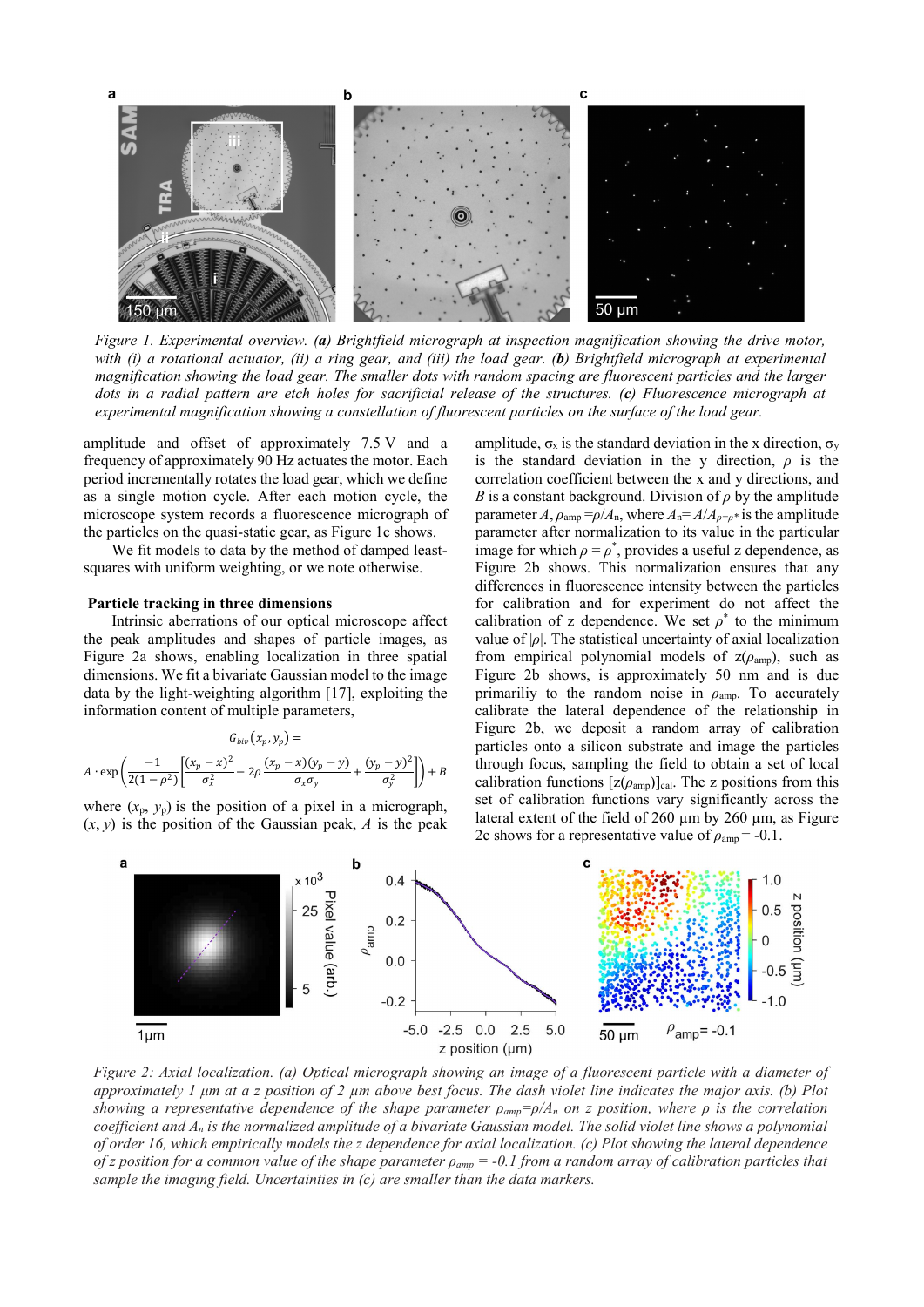To develop our widefield calibration, we model this lateral dependence by linear combinations of Zernike polynomials. The residuals of this model fit to data such as in Figure 2c define systematic errors of axial localization, which have root-mean-square values of approximately 70 nm. These errors are due primarily to variation of image shape at lateral scales of a few micrometers, as Figure 2c shows. We perform analogous calibrations for the axial and lateral dependence of apparent lateral motion. We will elucidate these results, as well as the precision and accuracy of our method, in a future study.

#### **Microsystem tracking in six degrees of freedom**

A rigid transform maps particle positions between subsequent micrographs by the iterative closest-point algorithm, yielding the motion of the gear for each cycle. The center of rotation is a natural origin of our extrinsic coordinate system, which we determine as the mean value of all particle positions in each dimension over multiple revolutions of the gear. The residuals of the rigid transforms confirm the accuracy of tracking single particles to within root-mean-square errors of approximately 2 nm in x and y and approximately 80 nm in z. The rigid transform determines three translations ∆x, ∆y, and ∆z, and three rotations in as many degrees of freedom, the intrinsic rotation of the gear  $\gamma$  about the axis of rotation, the nutation β of the axis of rotation with respect to the extrinsic z axis, and the precession  $\alpha$  of the axis of rotation about the extrinsic z axis, as Figure 3 shows. Uncertainties of these

six degrees of freedom depend on the particular particle constellation and the extrinsic coordinate system [13, 18], as we will describe in a future study.

Our measurements show significant variation in four of the six degrees of freedom due to play in the couplings between the parts of the microsystem, as Figure 3 shows. These results provide new insight into how the parts of complex microsystems move during operation, including both intentional and unintentional motion at nanometer and milliradian scales. Clearance between the meshing teeth of the ring and load gears, as well as variability of the rotational actuator [12], cause variability of the intrinsic rotation γ in Figure 3a. Clearance between the gear and the hub causes variability of the translations ∆x and ∆y that Figure 3d,e shows. Clearance between the gear and the underlying substrate allows for nutation  $β$  of the axis of rotation relative to the extrinsic z axis, as Figure 3c shows. The gear does not exhibit significant translation in the z direction ∆z, as Figure 3f shows, which validates the measurement uncertainty for translations in this direction. While the precession of the axis of rotation  $\alpha$  varies over a wide range, as Figure 3c shows, the small nutation  $β$  that Figure 3b shows causes the rigid transform to be relatively insensitive to this degree of freedom, so that nearly all of the variability is within measurement uncertainty. A different selection of reference frame could improve some of these uncertainties while degrading others. We will analyze these results in more detail in a future study.



*Figure 3: Microsystem tracking. (a-c) Plots showing (a) intrinsic rotations of the gear in three-dimensional space γ , (b) the angle between the axis of rotation and the extrinsic z axis, or nutation β, and (c) the angle between the axis of rotation and the extrinsic x-z plane, or precession α. Variability in (a-c) is due to rotational play in three dimensions. (d-f) Plots showing translation of the gear in the (d) x, (e) y, and (f) z directions. Variability in (d) and (e) indicates translational play, with effective ranges of 394 nm and 387 nm, respectively, while variability in (f) is due to measurement uncertainty. Uncertainties in (a, d, e) are smaller than data markers.*